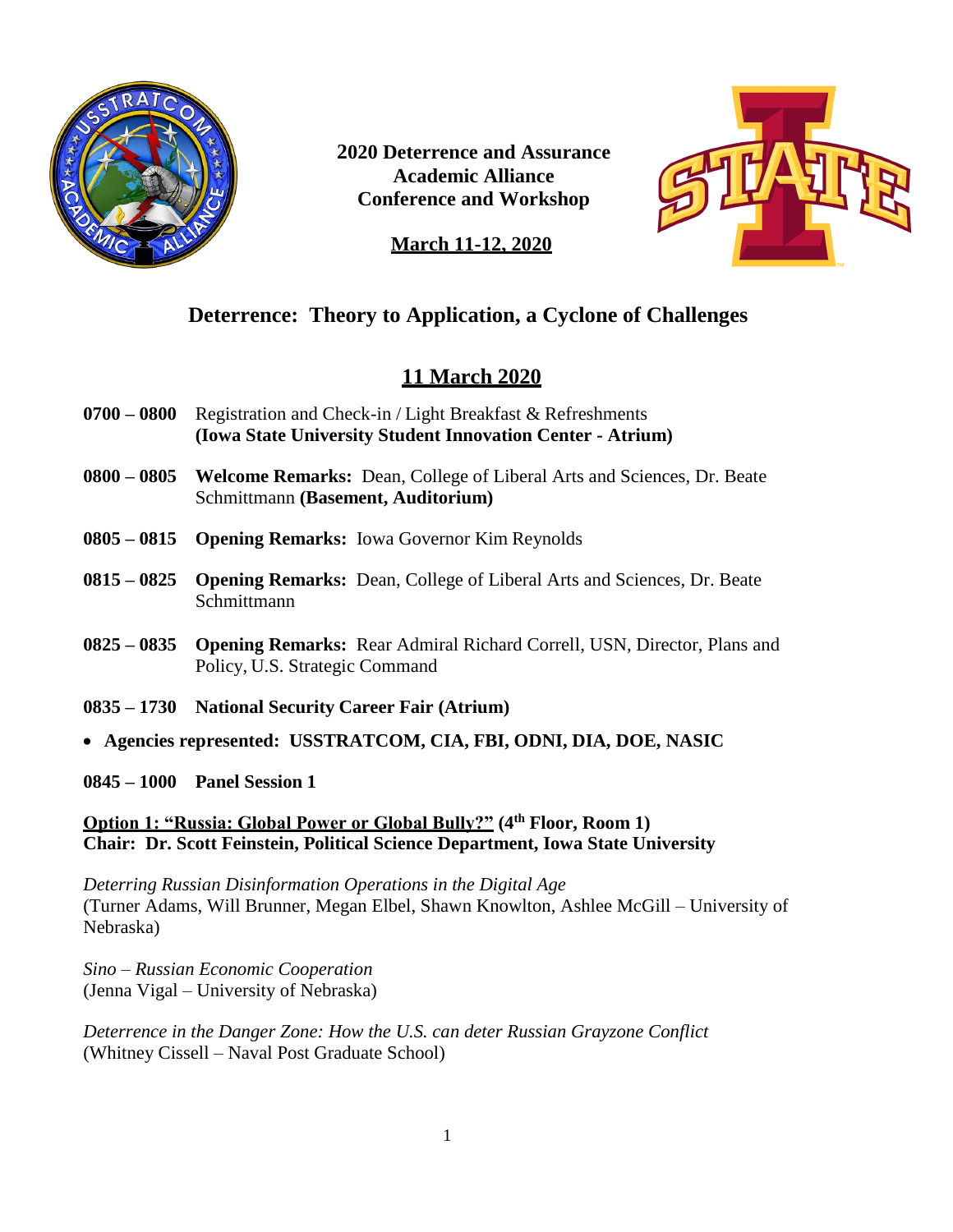## **Option 2: "The Domain Race" (4th Floor, Room 2) Chair: Dr. Alric Rothmayer, Chair, Aerospace Engineering, Iowa State University**

*From Escalate to De-Escalate to A2/AD: Misperceptions of Russian Defense Policy and Implications for NATO's Modern Deterrence and Assurance Posture* (Andrew Carroll – Columbia University)

*Space Race, Are We Doomed? The Inevitability of a Space Arms Race* (Dana Hoppe, Drew Bydalek, Jordan Wong, Justin Myers, Liam Carroll – University of Nebraska)

*Integration of Long-Range Multi-Domain Fires* (John Brandes – National American University)

#### **Option 3: "Factors of Deterrence: Government and Public" (Basement, Auditorium) Chair: Dr. Tim Wolters, History Department, Iowa State University**

*Global Roommates: Signing the Lease on Deterrence* (Katie Brees – University of Nebraska Omaha)

*Corruption, Perceptions, and Nuclear Strategy?* (Errick Wernecke – University of Nebraska Omaha)

*Using History as a Guide to Predict China's Behavior* (Medicine Flower Blue Star – University of Nebraska Omaha)

### **1000 – 1015 Break**

**1015 – 1130 Panel Session 2**

## **Option 1: "Threats to the Eastern Front" (4th Floor, Room 1) Chair: Dr. James McCormick, Political Science Department, Iowa State University**

*The Little Sea of Great Importance: The Baltic Region as Geostrategic Crush Zone* (Rafał Kopeć, Ph.D. & Przemysław Manzur Ph.D. – Pedagogical University of Krakow)

*U.S. and NATO Interests in the Rise of Turkish Nationalism* (Ryan Kovich – Iowa State University)

*Russian Intervention in Eastern European State Building & its Implications for Extended Deterrence Theory* (Jacob Johnston – Iowa State University)

*Prospects for Turkish-Russian Relations and Their Impact on US Deterrence Policy in the Middle East* (Patrick Baker, Andrew Neill, Lexi Robertson, Lauryn Wengert – University of Nebraska)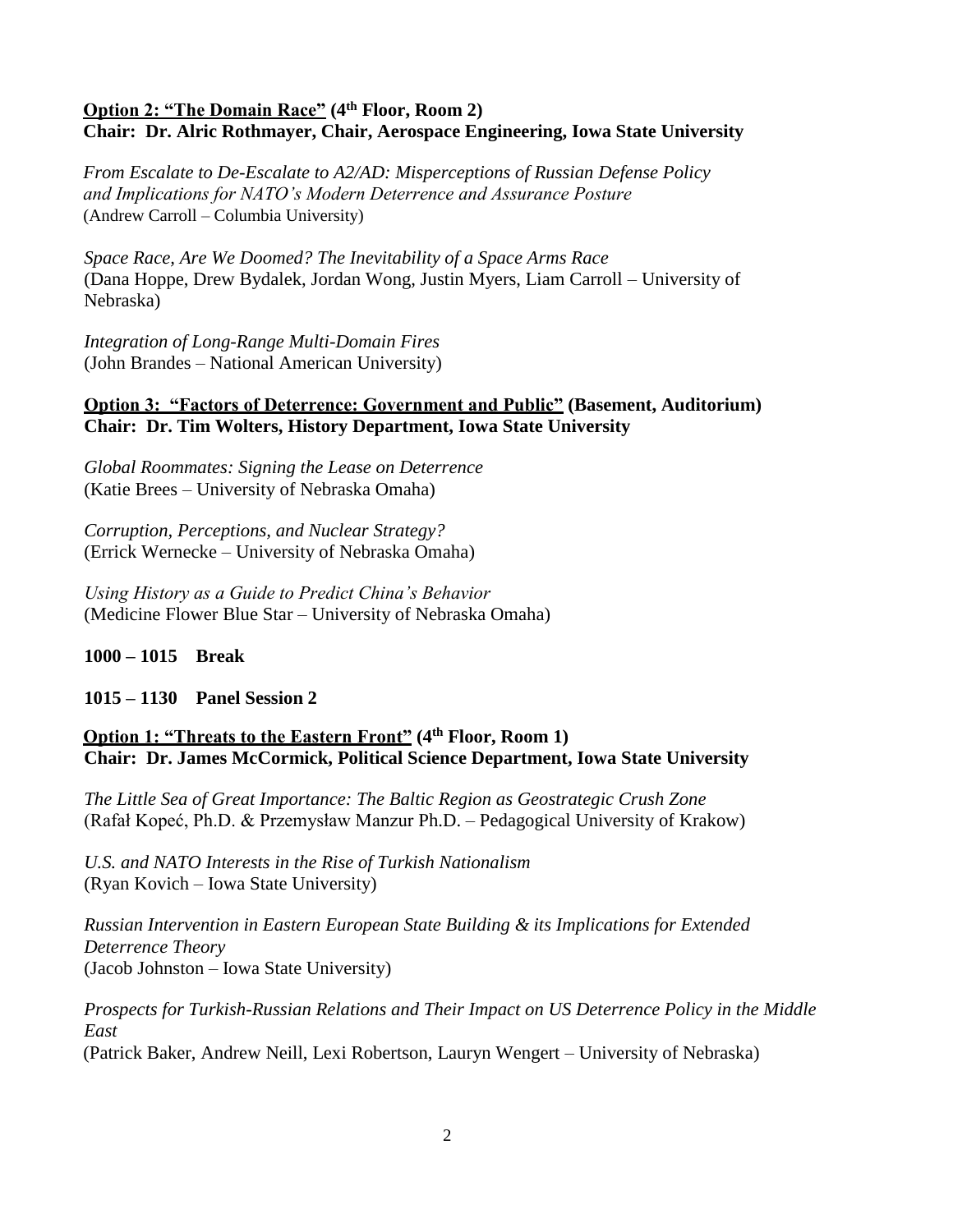#### **Option 2: "Enduring CWMD Challenges" (4th Floor, Room 2)**

**Chair: Mr. Marc Warburton, Director**, **National Security Program, University of Nebraska**

*A Participatory Model of Nuclear Escalation between India and Pakistan* (Marc Warbuton – University of Nebraska)

*What is North Korea's Nuclear Strategy?* (Dong-hyeon Kim – Research Fellow, Pacific Forum) **Presenting Virtually**

*A Balancing Act: Prevention versus Deterrence for Combating Islamic Extremism* (Emma Mantel, Anna James, Veronica Miller, Holly Kerr – University of Nebraska)

#### **1200 – 1330 Lunch**

#### **1200 – 1300 A Conversation about Cyber-Deterrence/Security (Basement, Auditorium)**

Dr. Michael Sulmeyer, Senior Technical Advisor, U.S. Cyber Command

Ms. Elizabeth Durham-Ruiz, Director, C4 Systems, U.S. Strategic Command

Dr. Steffen Schmidt, Lucken Professor of Political Science, Iowa State University

Dr. Doug Jacobson, Director, Information Assurance Center, Iowa State University

#### **1330 – 1500 Panel Session 3**

**Option 1: "Factors of Deterrence: Other Parties" (4th Floor, Room 1) Chair: Mr. Nicholas Taylor, Defence Science and Technology Laboratory (dstl), Ministry of Defence, United Kingdom** 

*Strategic Corrosion: Climate-Driven Threats to U.S. Force Posturing in the Indo-Pacific* (John Ellis – University of Nebraska)

*Global Security: Deterrence Strategies 2020* (Alladin Dafalla – University of Northern Iowa)

*A Global Necessity for CBRNE* (Zach Zippe – University of Northern Iowa)

*What Are Counternarrative Strategies and How Do They Contribute to Successful Deterrence Strategies?* (Maryam Zafar – University of Nottingham, UK) **Presenting Virtually**

#### **Option 2: "Asia Pacific Deterrence Challenges" (4th Floor, Room 2) Chair: Dr. Michael Sulmeyer, Senior Technical Advisor, U.S. Cyber Command**

*Analysis of Economic Motivations for Chinese Cyber Policy* (Karina Dudley, Tyler Matson, Molly Prochaska, Russell Stout, Greg Tracey – University of Nebraska)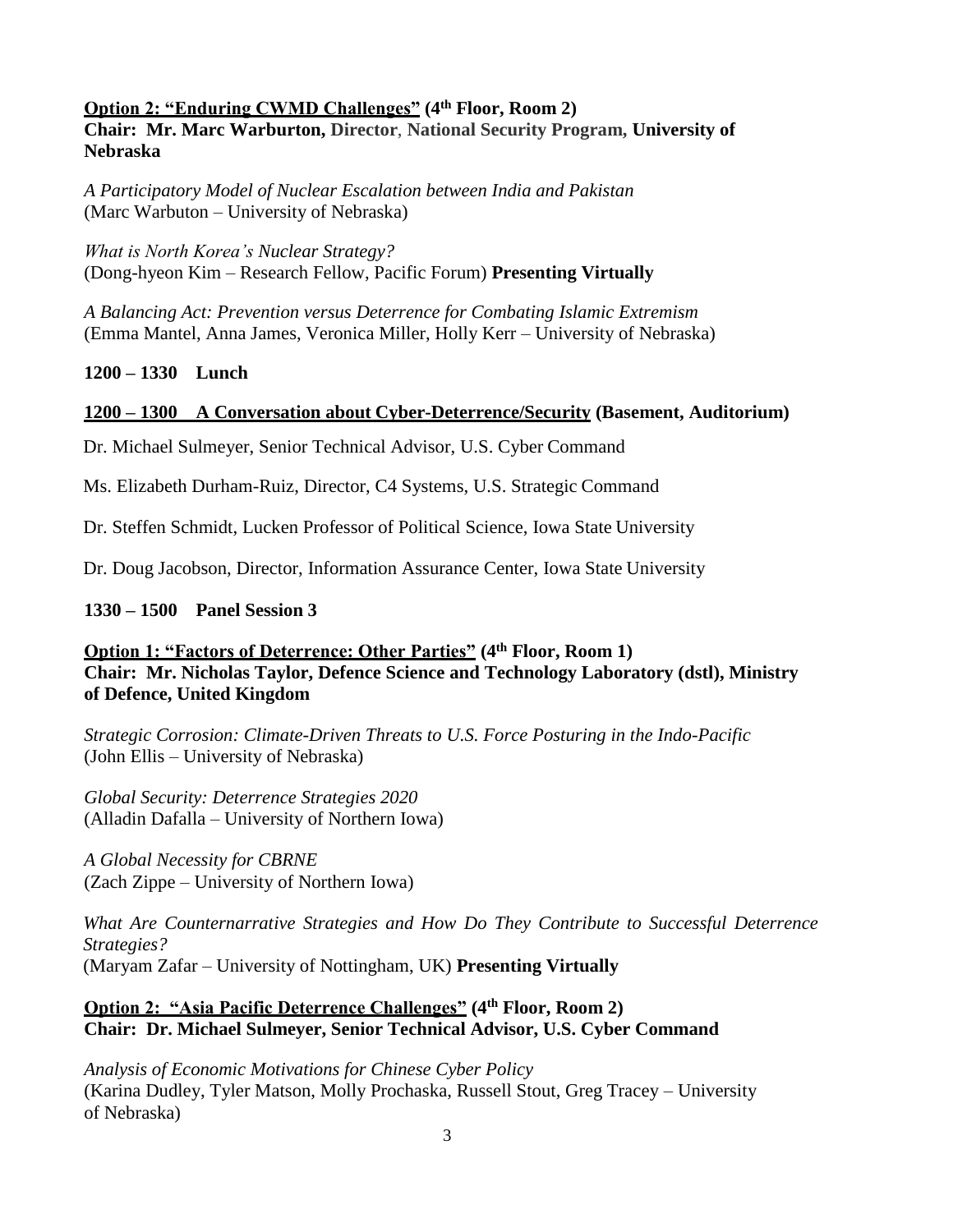*Measuring the Doomsday Gap: How Chinese Scholars Think AI will Affect Nuclear Deterrence with the United States* (Ryan Fedasiuk – Georgetown University)

*Taking China on with Soft-Power Deterrence Strategy: an Intentional and Purposeful Approach* (Maorong Jiang – Creighton University)

#### **Option 3 "Factors of Deterrence: Incorporating Gender into Deterrence Decision-making" (Basement, Auditorium) Chair: Dr. Michelle Black, Political Science Department, University of Nebraska Omaha**

Abigail Garden, Graduate Student – University of Nebraska Omaha

Lana Obradovic, Ph.D. – University of Nebraska Omaha

Karen Kedrowski, Ph.D. – Iowa State University

Brooke Mitchell, Ph.D. – Congressional Nuclear Security Fellow

### **1500 – 1515 Break**

**1515 – 1615 Tour and Demonstrations Session #1 – Participants are encouraged to opt for one of these tours for each of the two sessions. Space is limited on some tours so register early.**

#### **Aerospace Tour (Space is limited, first 25 registrants only)**

 **Aerospace Tour –** The Aerospace Engineering Department at Iowa State University is one of the largest undergraduate programs in the nation. This tour will overview current undergraduate educational activities, including: multi-disciplinary industry supported design /test facilities that support high altitude balloon flights, rocketry, rover design and UAV design; 6DOF neutral buoyancy tank capstone design activities; and a unique university icing tunnel used in undergraduate labs.

#### **VRAC Tour (First session only. Limited to first 75 registrants)**

 **VRAC Tour –** Guided tour through Iowa State University's Virtual Reality Applications Center (VRAC), an interdisciplinary research center focused on the goal of enhancing productivity and creativity at all levels of the interface between humans and technology. The VRAC includes state-of-the-art technology in virtual, augmented, and mixed reality (VR/AR/MR); as well as mobile computing, developmental robotics, and haptics interaction.

#### **Cyber Demonstration (Space is limited, 40 registrants only)**

 **Cyber Demonstration –** As a National Security Agency Academic Center of Excellence, Iowa State University is one of the first universities across the nation to implement a Cyber Security Engineering degree program. This demonstration will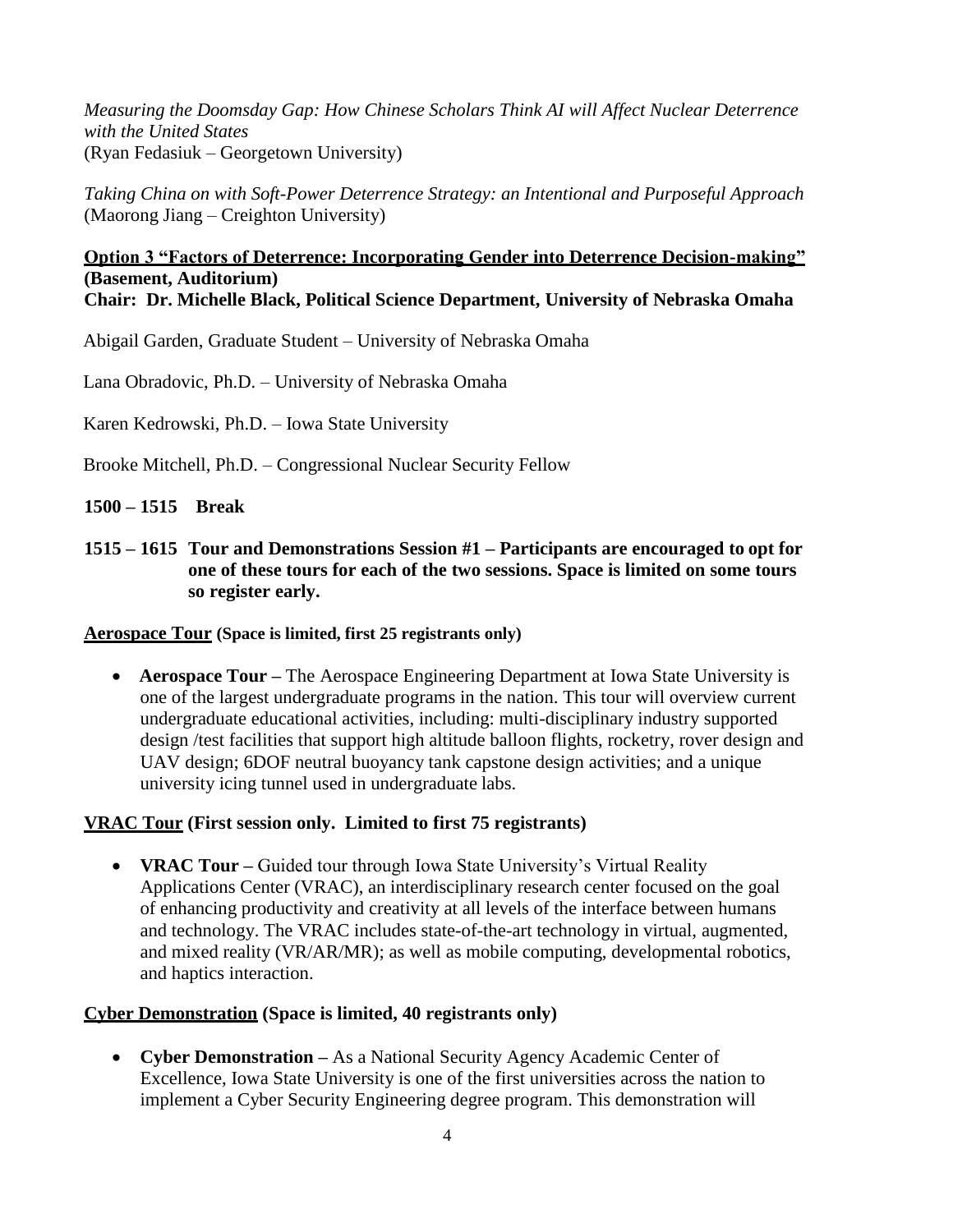provide an overview of common network penetration (i.e., "hacking") techniques as well as vulnerability exploitation for personal electronic devices such as smart phones.

#### **Nuclear Weapons Effects (Basement, Auditorium)**

- **Nuclear Weapons Effects –** Mr. Lyle Martin from the Lawrence Livermore National Laboratory will provide an overview of nuclear weapons fundamentals and effects. This unclassified discussion will include blast, thermal, and radiation effects information gained throughout the U.S. nuclear weapons testing program.
- **1615 – 1630 Break**

#### **1630 – 1730 Tour and Demonstrations Session #2 (see above for participant limits and descriptions)**

- Aerospace Tour
- Cyber Demonstration
- Nuclear Weapons Effects
- **1730 National Security Career Fair Ends**
- **1730 – 1830 Academic Alliance Members Meeting (4th Floor, Room 1)**
- **1730 – 1830 Reception**
- **Student Innovation Center – Atrium (Heavy Hors d'Oeuvres)**
- **1800 – 1810 Opening Remarks:** Dr. Alric Rothmayer, Chair Aerospace Engineering, Iowa State University **(Basement, Auditorium)**

**Opening Remarks:** Joni Ernst, IA Senator **(Pre-Recorded)**

- **1810 – 1825 Award Ceremony:** Dr. Alric Rothmayer, Chair Aerospace Engineering
- **1825 – 1845** Major General Clinton Crosier, Recipient Aerospace Distinguished Alumni Award
- **1845 – 1905 Keynote Address:** Vice Admiral Michael T. Franken, USN (Ret.)

**END**